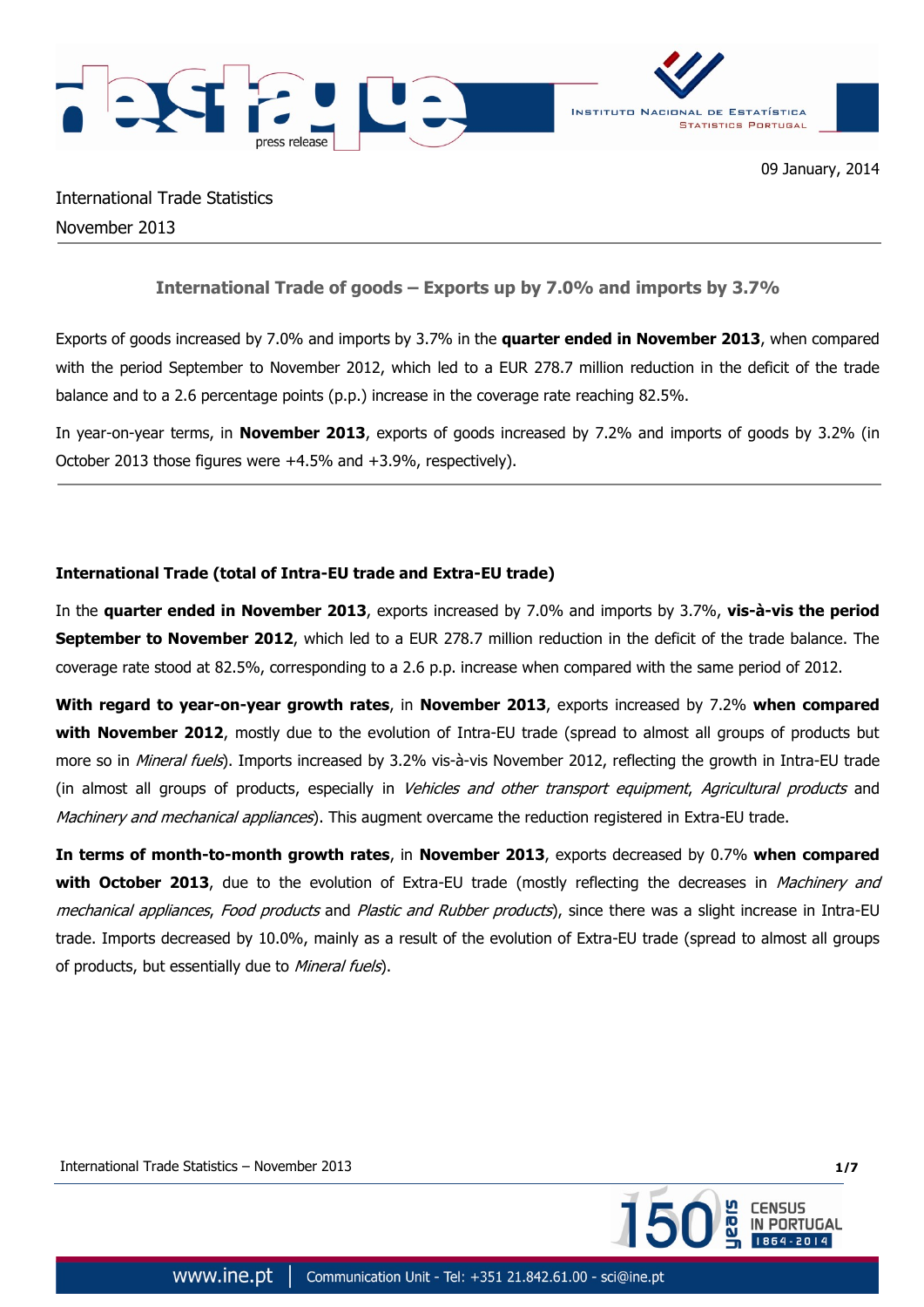



| PRELIMINARY GLOBAL DATA        |                                   |                              |               |  |  |  |  |
|--------------------------------|-----------------------------------|------------------------------|---------------|--|--|--|--|
| <b>GLOBAL DATA</b>             | $\in$ Million                     | <b>GROWTH</b><br><b>RATE</b> |               |  |  |  |  |
|                                | SEP 12 to NOV 12 SEP 13 to NOV 13 |                              | $\frac{0}{0}$ |  |  |  |  |
| <b>INTERNATIONAL</b>           |                                   |                              |               |  |  |  |  |
| Exports (FOB)                  | 11 547.4                          | 12 3 53.5                    | 7.0           |  |  |  |  |
| Imports (CIF)                  | 14 446.7                          | 14 974.1                     | 3.7           |  |  |  |  |
| <b>Trade Balance</b>           | $-2899.3$                         | $-2620.6$                    |               |  |  |  |  |
| Coverage rate (%)              | 79.9                              | 82.5                         |               |  |  |  |  |
| <b>INTRA-EU</b>                |                                   |                              |               |  |  |  |  |
| Exports (FOB)                  | 8 2 18.6                          | 8 700.8                      | 5.9           |  |  |  |  |
| Imports (CIF)                  | 10 542.6                          | 10985.8                      | 4.2           |  |  |  |  |
| <b>Trade Balance</b>           | $-2324.0$                         | $-2285.0$                    |               |  |  |  |  |
| Coverage rate (%)              | 78.0                              | 79.2                         |               |  |  |  |  |
| <b>EURO ZONE</b>               |                                   |                              |               |  |  |  |  |
| Exports (FOB)                  | 6 890.6                           | 7 263.5                      | 5.4           |  |  |  |  |
| Imports (CIF)                  | 9 5 5 6.4                         | 9 9 4 9.6                    | 4.1           |  |  |  |  |
| <b>Trade Balance</b>           | $-2665.8$                         | $-2686.1$                    |               |  |  |  |  |
| Coverage rate (%)              | 72.1                              | 73.0                         |               |  |  |  |  |
| <b>EXTRA-EU</b>                |                                   |                              |               |  |  |  |  |
| Exports (FOB)                  | 3 3 28.8                          | 3 652.7                      | 9.7           |  |  |  |  |
| Imports (CIF)                  | 3 904.1                           | 3 988.3                      | 2.2           |  |  |  |  |
| <b>Trade Balance</b>           | $-575.3$                          | $-335.6$                     |               |  |  |  |  |
| Coverage rate (%)              | 85.3                              | 91.6                         |               |  |  |  |  |
| EXCLUDING FUELS AND LUBRICANTS |                                   |                              |               |  |  |  |  |
| Exports (FOB)                  | 2 907.9                           | 3 0 5 0.8                    | 4.9           |  |  |  |  |
| Imports (CIF)                  | 1 641.0                           | 1 701.0                      | 3.7           |  |  |  |  |
| <b>Trade Balance</b>           | 1 266.9                           | 1 3 4 9 . 8                  |               |  |  |  |  |
| Coverage rate (%)              | 177.2                             | 179.3                        |               |  |  |  |  |

**PRELIMINARY GLOBAL DATA**

## **Intra-EU trade**

In the **quarter ended in November 2013**, exports increased by 5.9% and imports by 4.2%, **vis-à-vis the same period of 2012**, corresponding to a deficit of EUR 2 285.0 million and to a 79.2% coverage rate.

In **November 2013**, Intra-EU exports increased by 6.6% **vis-à-vis November 2012**, reflecting the overall evolution of almost all groups of products, but more so in Mineral fuels (mainly Petroleum oils and oils obtained from bituminous minerals (excl. crude)). Intra-EU imports grew by 6.2%, a result of increases in almost all groups of products, but particularly in Vehicles and other transport equipment (especially Passenger motor cars and Parts and accessories for motor vehicles), Agricultural products and Machinery and mechanical appliances.

In **November 2013**, Intra-EU exports increased by 1.0% **vis-à-vis October 2013**, mostly reflecting the evolution of Vehicles and other transport equipment (essentially Passenger motor cars), Agricultural products (namely Other nuts, fresh or dried, whether or not shelled or peeled and Butter) and Clothing. Imports decreased by 3.8%, mirroring the overall decrease in almost all groups of products, more so in Mineral fuels, Base Metals and Food products.

International Trade Statistics – November 2013 **2/7**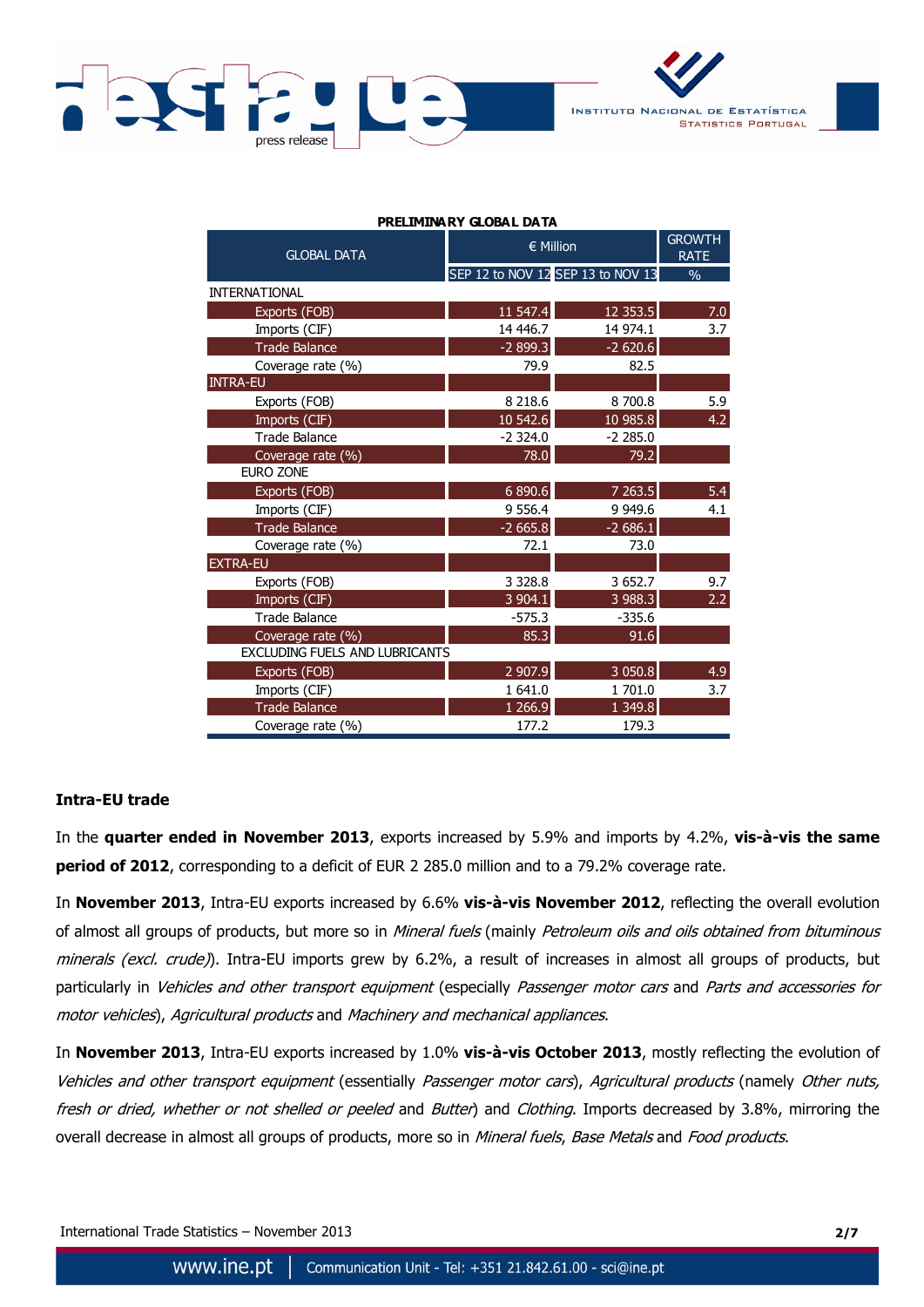



### **Extra-EU trade**

In the **quarter ended in November 2013**, **when compared with the same period of 2012**, exports increased by 9.7% and imports by 2.2%, which corresponded to a deficit of EUR 335.6 million and a coverage rate of 91.6%.

With the exclusion of *Fuels and lubricants*, Extra-EU exports increased by 4.9% and imports by 3.7%, when compared with the period September to November 2012. Trade balance, excluding these types of products, accounted for a EUR 1 349.8 million surplus, corresponding to a coverage rate of 179.3%.

In **November 2013**, exports to Third Countries increased by 8.7% in comparison with **November 2012**, mostly as a result of the increases in *Mineral fuels* (especially *Motor spirit, Gas oils of petroleum or bituminous minerals* and *Natural* gas, liquefied), Mineral products (especially Cement clinkers) and Agricultural products (highlighting Sunflower-seed, safflower and Virgin olive oil and its fractions obtained from the fruit of the olive). Extra-UE imports declined by 5.6% due to the decreases in Agricultural products (namely Maize (excl. seed for sowing)), Chemical products (highlighting p-Xylene) and Machinery and mechanical appliances (namely Telephones for cellular networks "mobile telephones" or for other wireless networks).

In **November 2013**, Extra-EU exports decreased by 4.7% **vis-à-vis October 2013**, mostly as a result of the evolution of Machinery and mechanical appliances (namely Electrical transformers, static converters), Food products (especially Wine of fresh grapes) and Plastic and rubber products (with the emphasis on New pneumatic tires, of rubber). Extra-EU imports decreased by 25.9%, an outcome registered in almost all groups of products, but essentially due to Mineral fuels (mainly Petroleum oils and oils obtained from bituminous minerals, crude). In November 2013, Extra-EU imports recorded the lowest value of the year, lower than Extra-EU exports.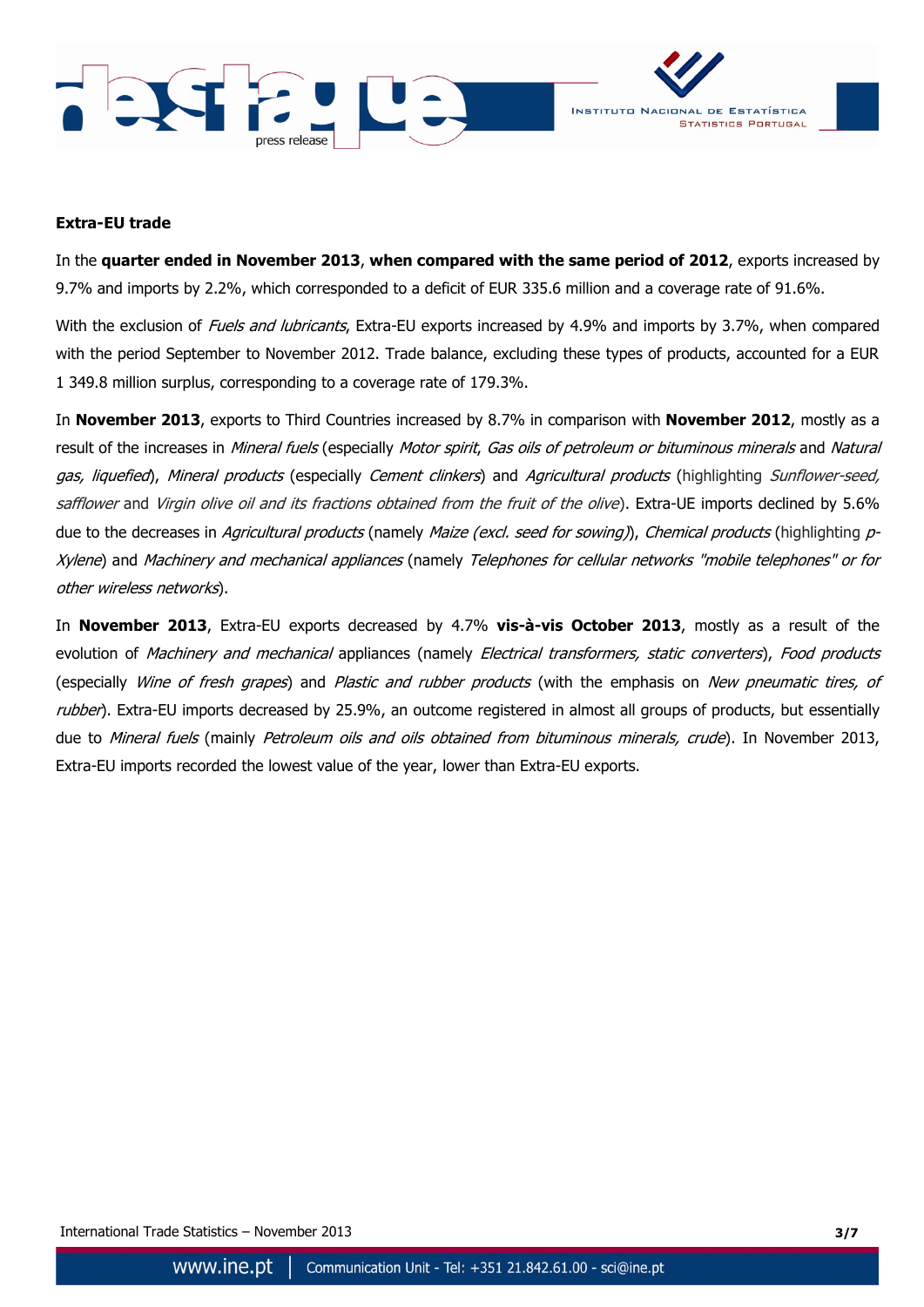

#### **PRELIMINARY MONTHLY DATA - EXPORTS**

|                  |               |         | <b>INTERNATIONAL</b> |                                     |         |         | <b>INTRA-EU</b>    |                    | <b>EXTRA-EU</b> |         |                    |                    |
|------------------|---------------|---------|----------------------|-------------------------------------|---------|---------|--------------------|--------------------|-----------------|---------|--------------------|--------------------|
|                  |               |         | <b>EXPORTS</b>       |                                     |         |         | <b>EXPORTS</b>     |                    | <b>EXPORTS</b>  |         |                    |                    |
| <b>MONTH</b>     | $\in$ Million |         |                      | <b>GROWTH RATE</b><br>$\in$ Million |         |         | <b>GROWTH RATE</b> |                    | $\in$ Million   |         | <b>GROWTH RATE</b> |                    |
|                  |               |         |                      | $\frac{0}{0}$                       |         |         |                    | $\%$               |                 |         |                    | $\frac{0}{0}$      |
|                  | 2012          | 2013    | Year-on-<br>year     | Month-to-<br>month                  | 2012    | 2013    | Year-on-<br>year   | Month-to-<br>month | 2012            | 2013    | Year-on-<br>year   | Month-to-<br>month |
| <b>TOTAL</b>     | 45 259        | 43 847  |                      |                                     | 32 170  | 30 877  |                    |                    | 13 090          | 12971   |                    |                    |
| <b>JANUARY</b>   | 3 606         | 3863    | 7.1                  | 19.2                                | 2 6 4 2 | 2 7 8 5 | 5.4                | 25.1               | 964             | 1 0 7 8 | 11.8               | 6.3                |
| <b>FEBRUARY</b>  | 3786          | 3677    | $-2.9$               | $-4.8$                              | 2 7 3 8 | 2 6 6 8 | $-2.6$             | $-4.2$             | 1 0 4 8         | 1 0 1 0 | $-3.7$             | $-6.4$             |
| <b>MARCH</b>     | 4 1 3 8       | 4 0 0 2 | $-3.3$               | 8.8                                 | 3 0 0 9 | 2814    | $-6.5$             | 5.5                | 1 1 3 0         | 1 1 8 8 | 5.2                | 17.7               |
| <b>APRIL</b>     | 3 5 4 2       | 4 0 8 5 | 15.3                 | 2.1                                 | 2 5 3 8 | 2837    | 11.8               | 0.8                | 1 0 0 4         | 1 2 4 9 | 24.4               | 5.1                |
| MAY              | 4 0 32        | 4 2 4 6 | 5.3                  | 3.9                                 | 2854    | 2 9 6 9 | 4.0                | 4.7                | 1 1 7 8         | 1 2 7 7 | 8.3                | 2.2                |
| <b>JUNE</b>      | 3 9 6 8       | 3 9 3 1 | $-0.9$               | $-7.4$                              | 2919    | 2 800   | $-4.1$             | $-5.7$             | 1 0 4 9         | 1 1 3 1 | 7.8                | $-11.4$            |
| <b>JULY</b>      | 4 0 7 0       | 4 3 7 3 | 7.4                  | 11.2                                | 2880    | 3 0 9 1 | 7.3                | 10.4               | 1 1 9 0         | 1 2 8 1 | 7.7                | 13.3               |
| <b>AUGUST</b>    | 3 3 2 9       | 3 3 1 7 | $-0.3$               | $-24.1$                             | 2 1 4 6 | 2 2 1 2 | 3.1                | $-28.4$            | 1 1 8 2         | 1 1 0 5 | $-6.6$             | $-13.7$            |
| <b>SEPTEMBER</b> | 3 5 8 1       | 3 9 2 2 | 9.5                  | 18.2                                | 2 601   | 2 7 7 1 | 6.5                | 25.2               | 980             | 1 1 5 1 | 17.5               | 4.2                |
| <b>OCTOBER</b>   | 4 0 4 9       | 4 2 3 0 | 4.5                  | 7.8                                 | 2822    | 2 9 5 0 | 4.5                | 6.4                | 1 2 2 6         | 1 2 8 1 | 4.4                | 11.2               |
| <b>NOVEMBER</b>  | 3 9 18        | 4 2 0 1 | 7.2                  | $-0.7$                              | 2795    | 2 9 8 0 | 6.6                | 1.0                | 1 1 2 3         | 1 2 2 1 | 8.7                | $-4.7$             |
| <b>DECEMBER</b>  | 3 241         |         |                      |                                     | 2 2 2 6 |         |                    |                    | 1 0 1 5         |         |                    |                    |

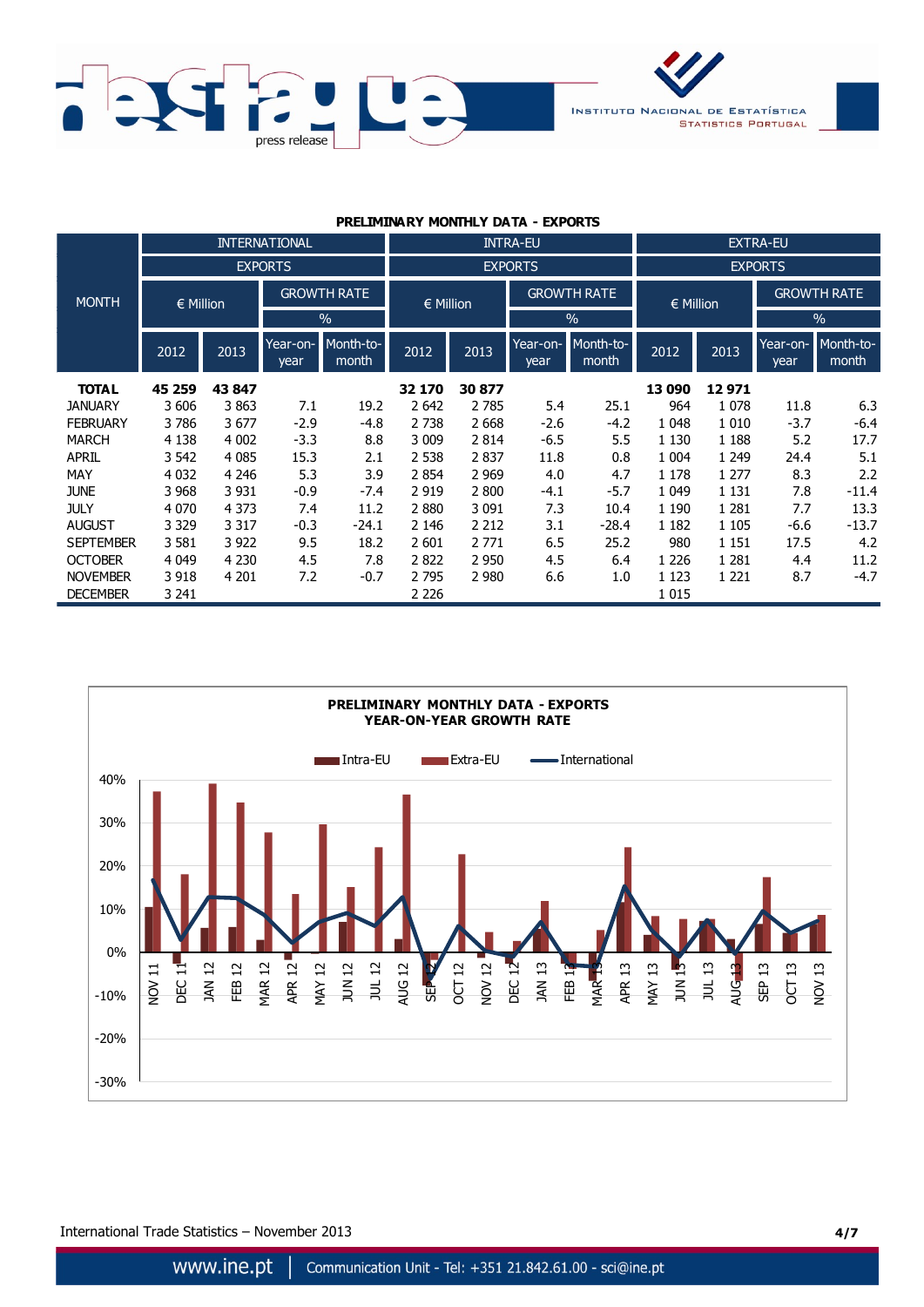

#### **PRELIMINARY MONTHLY DATA - IMPORTS**

|                  |               |          | <b>INTERNATIONAL</b> |                    |               |         | <b>INTRA-EU</b>    |                    | <b>EXTRA-EU</b> |         |                    |                    |
|------------------|---------------|----------|----------------------|--------------------|---------------|---------|--------------------|--------------------|-----------------|---------|--------------------|--------------------|
|                  |               |          | <b>IMPORTS</b>       |                    |               |         | <b>IMPORTS</b>     |                    | <b>IMPORTS</b>  |         |                    |                    |
| <b>MONTH</b>     | $\in$ Million |          | <b>GROWTH RATE</b>   |                    | $\in$ Million |         | <b>GROWTH RATE</b> |                    | $\in$ Million   |         | <b>GROWTH RATE</b> |                    |
|                  |               |          |                      | $\frac{0}{0}$      |               |         |                    | $\%$               |                 |         |                    | $\frac{0}{0}$      |
|                  | 2012          | 2013     | Year-on-<br>year     | Month-to-<br>month | 2012          | 2013    | Year-on-<br>year   | Month-to-<br>month | 2012            | 2013    | Year-on-<br>year   | Month-to-<br>month |
| <b>TOTAL</b>     | 56 166        | 52 2 2 9 |                      |                    | 40 322        | 37 438  |                    |                    | 15 844          | 14 791  |                    |                    |
| <b>JANUARY</b>   | 4 6 9 5       | 4 4 6 3  | $-4.9$               | 4.4                | 3 2 5 8       | 3 1 6 0 | $-3.0$             | 1.0                | 1 4 3 7         | 1 3 0 2 | $-9.4$             | 13.7               |
| <b>FEBRUARY</b>  | 4 6 4 8       | 4 4 2 2  | $-4.9$               | $-0.9$             | 3 4 1 0       | 3 1 2 0 | $-8.5$             | $-1.3$             | 1 2 3 7         | 1 3 0 1 | 5.2                | $-0.1$             |
| <b>MARCH</b>     | 5 0 7 4       | 4 6 3 5  | $-8.6$               | 4.8                | 3688          | 3 2 8 7 | $-10.9$            | 5.3                | 1 3 8 6         | 1 3 4 8 | $-2.7$             | 3.6                |
| <b>APRIL</b>     | 4 4 0 9       | 4833     | 9.6                  | 4.3                | 3 1 9 9       | 3 3 8 8 | 5.9                | 3.1                | 1 2 1 0         | 1 4 4 5 | 19.4               | 7.1                |
| MAY              | 5 0 1 0       | 4888     | $-2.4$               | 1.1                | 3 506         | 3 5 0 5 | 0.0                | 3.5                | 1 504           | 1 3 8 3 | $-8.1$             | $-4.3$             |
| <b>JUNE</b>      | 4 5 0 1       | 4 5 9 3  | 2.0                  | $-6.1$             | 3 3 3 6       | 3 3 7 4 | 1.1                | $-3.7$             | 1 1 6 5         | 1 2 1 9 | 4.6                | $-11.9$            |
| <b>JULY</b>      | 4 703         | 5 1 9 6  | 10.5                 | 13.1               | 3 3 6 8       | 3 747   | 11.2               | 11.1               | 1 3 3 5         | 1 4 4 9 | 8.5                | 18.9               |
| <b>AUGUST</b>    | 4 4 0 3       | 4 2 2 5  | $-4.0$               | $-18.7$            | 2883          | 2870    | $-0.5$             | $-23.4$            | 1 5 2 0         | 1 3 5 6 | $-10.8$            | $-6.4$             |
| <b>SEPTEMBER</b> | 4 6 7 4       | 4853     | 3.8                  | 14.9               | 3 2 7 0       | 3 4 8 1 | 6.4                | 21.3               | 1 404           | 1 3 7 3 | $-2.2$             | 1.2                |
| <b>OCTOBER</b>   | 5 1 2 7       | 5 3 2 7  | 3.9                  | 9.8                | 3806          | 3825    | 0.5                | 9.9                | 1 3 2 1         | 1 502   | 13.7               | 9.5                |
| <b>NOVEMBER</b>  | 4 6 4 6       | 4 7 9 4  | 3.2                  | $-10.0$            | 3 4 6 7       | 3680    | 6.2                | $-3.8$             | 1 1 7 9         | 1 1 1 3 | $-5.6$             | $-25.9$            |
| <b>DECEMBER</b>  | 4 2 7 5       |          |                      |                    | 3 1 3 0       |         |                    |                    | 1 1 4 5         |         |                    |                    |

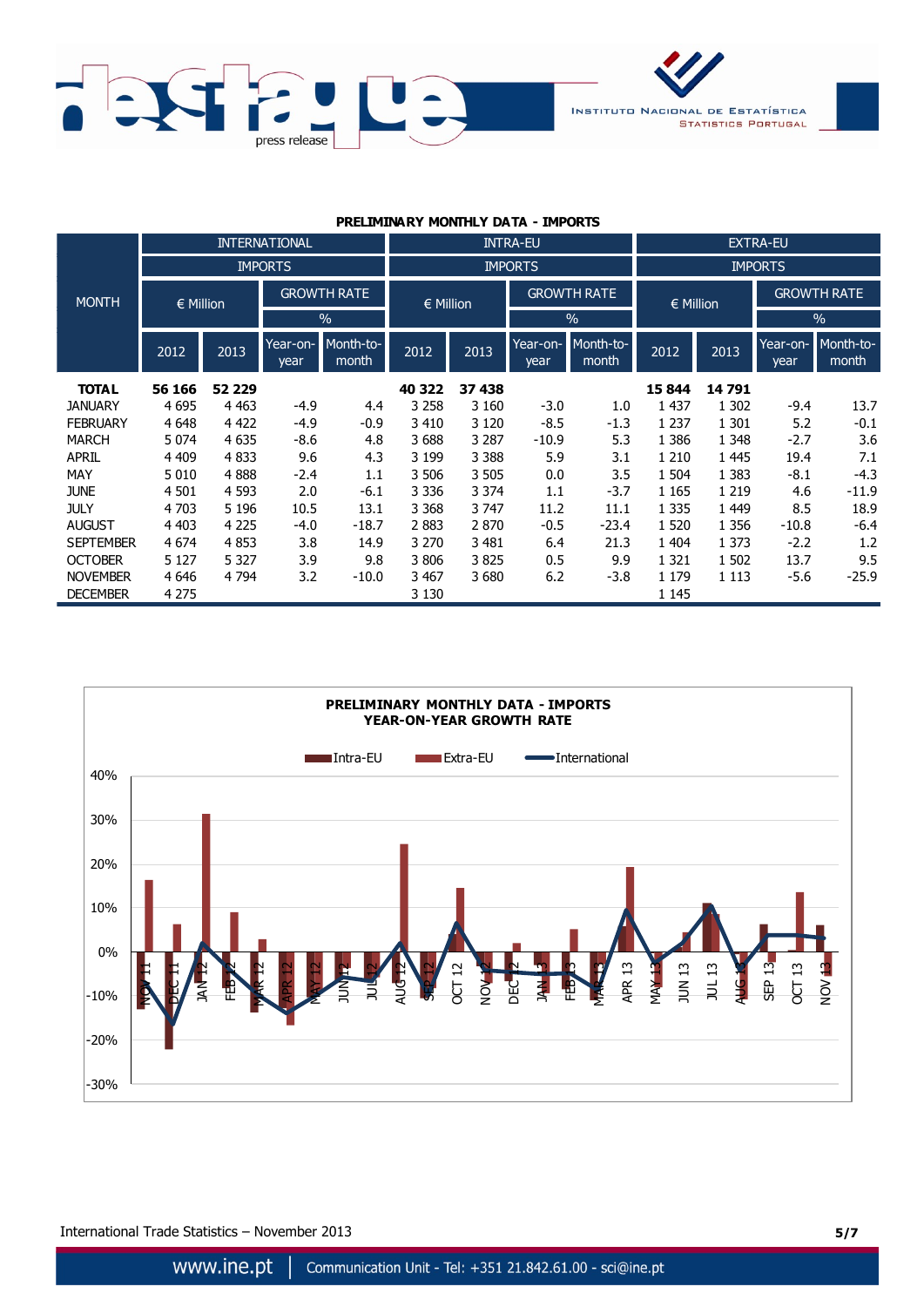



Broad Economic Categories

In the **quarter ended in November 2013, in comparison with the same period of 2012**, the emphasis goes to the increase in **exports** of Fuels and lubricants (+54.3%), especially processed products.

In the same period, as far as **imports** are concerned, the emphasis goes to the increase in Transport equipment, parts and accessories (+11.0%).

**PRELIMINARY GLOBAL DATA**

|                                                       | <b>INTERNATIONAL</b>       |                            |                              |                            |                              |               |  |  |
|-------------------------------------------------------|----------------------------|----------------------------|------------------------------|----------------------------|------------------------------|---------------|--|--|
|                                                       |                            | <b>EXPORTS</b>             |                              | <b>IMPORTS</b>             |                              |               |  |  |
| <b>BROAD ECONOMIC CATEGORIES</b>                      |                            | € Million                  | <b>GROWTH</b><br><b>RATE</b> | € Million                  | <b>GROWTH</b><br><b>RATE</b> |               |  |  |
|                                                       | SEP 12 to<br><b>NOV 12</b> | SEP 13 to<br><b>NOV 13</b> | $\frac{0}{0}$                | SEP 12 to<br><b>NOV 12</b> | SEP 13 to<br><b>NOV 13</b>   | $\frac{0}{0}$ |  |  |
| <b>FOOD AND BEVERAGES</b>                             | 1 3 3 5                    | 1 4 3 2                    | 7.3                          | 2 0 0 2                    | 2 0 7 8                      |               |  |  |
| PRIMARY                                               | 369                        | 362                        | $-1.8$                       | 853                        | 819                          | 3.8<br>$-3.9$ |  |  |
| <b>PROCESSED</b>                                      | 966                        | 1 0 6 9                    | 10.8                         | 1 1 4 9                    | 1 2 5 9                      | 9.5           |  |  |
| INDUSTRIAL SUPPLIES NOT ELSEWHERE SPECIFIED           | 3 9 8 8                    | 4 0 5 2                    | 1.6                          | 4 0 6 6                    | 4 1 7 7                      | 2.7           |  |  |
| PRIMARY                                               | 343                        | 352                        | 2.7                          | 372                        | 408                          | 9.5           |  |  |
| <b>PROCESSED</b>                                      | 3 6 4 5                    | 3700                       | 1.5                          | 3 6 9 4                    | 3769                         | 2.0           |  |  |
| <b>FUELS AND LUBRICANTS</b>                           | 741                        | 1 1 4 4                    | 54.3                         | 2 8 4 8                    | 2 8 3 5                      | $-0.5$        |  |  |
| PRIMARY                                               | 1                          | $\mathbf{1}$               | $-37.1$                      | 2 0 6 5                    | 2 1 7 6                      | 5.4           |  |  |
| <b>PROCESSED</b>                                      | 741                        | 1 1 4 3                    | 54.4                         | 783                        | 659                          | $-15.8$       |  |  |
| CAPITAL GOODS, AND PARTS AND ACCESSORIES THEREOF (1)  | 1 508                      | 1 6 2 1                    | 7.5                          | 1971                       | 2 0 3 9                      | 3.5           |  |  |
| CAPITAL GOODS (EXCEPT TRANSPORT EQUIPMENT)            | 909                        | 1 0 0 0                    | 10.1                         | 1 2 0 1                    | 1 2 3 0                      | 2.4           |  |  |
| PARTS AND ACCESSORIES                                 | 599                        | 621                        | 3.5                          | 769                        | 809                          | 5.2           |  |  |
| TRANSPORT EQUIPMENT AND PARTS AND ACCESSORIES THEREOF | 1888                       | 1793                       | $-5.1$                       | 1 4 7 1                    | 1 6 3 2                      | 11.0          |  |  |
| PASSENGER MOTOR CARS                                  | 583                        | 509                        | $-12.7$                      | 458                        | 525                          | 14.7          |  |  |
| <b>OTHER</b><br>PARTS AND ACCESSORIES                 | 261<br>1 0 4 4             | 230<br>1 0 5 4             | $-12.0$                      | 119<br>894                 | 168                          | 40.5          |  |  |
|                                                       |                            |                            | 1.0                          |                            | 940                          | 5.1           |  |  |
| CONSUMER GOODS NOT ELSEWHERE SPECIFIED                | 2 0 7 4                    | 2 3 0 2                    | 11.0                         | 2 0 8 7                    | 2 2 1 0                      | 5.9           |  |  |
| <b>DURABLE</b>                                        | 288                        | 326                        | 13.2                         | 341                        | 344                          | 0.9           |  |  |
| <b>SEMI-DURABLE</b><br><b>NON-DURABLE</b>             | 1 1 4 1<br>644             | 1 2 7 7<br>698             | 11.9<br>8.3                  | 781<br>965                 | 872<br>994                   | 11.7<br>3.0   |  |  |
|                                                       |                            |                            |                              |                            |                              |               |  |  |
| <b>GOODS NOT ELSEWHERE SPECIFIED</b>                  | 11                         | 11                         | $-5.0$                       | $\overline{2}$             | 3                            | 72.6          |  |  |
| (1) - EXCEPT TRANSPORT EQUIPMENT                      |                            |                            |                              |                            |                              |               |  |  |

International Trade Statistics – November 2013 **6/7**